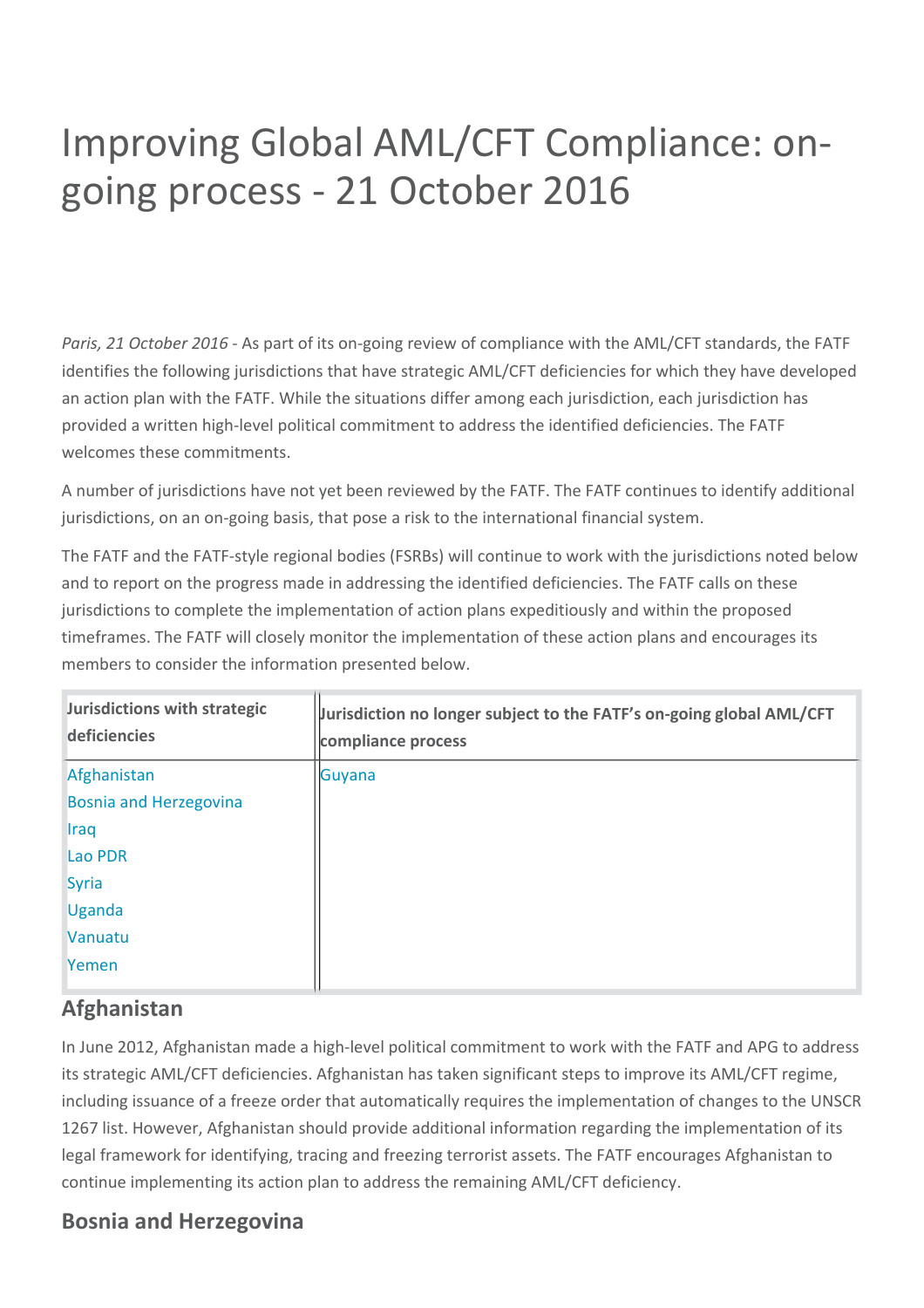In June 2015, Bosnia and Herzegovina made a high-level political commitment to work with the FATF and MONEYVAL to address its strategic AML/CFT deficiencies. Since June 2016, Bosnia and Herzegovina has taken steps towards improving its AML/CFT regime, including by finalising a regulation for freezing terrorist assets under UNSCR 1373. Bosnia and Herzegovina should continue to implement its action plan to address its deficiencies, including by: (1) harmonising criminalisation of terrorist financing and money laundering in all criminal codes; (2) implementing the framework for freezing terrorist assets under UNSCR 1373; (3) implementing an adequate supervisory framework; (4) implementing adequate AML/CFT measures for the non-profit sector; (5) establishing and implementing adequate cross-border currency controls; and (6) ensuring adequate procedures for the confiscation of assets. The FATF encourages Bosnia and Herzegovina to continue implementing its action plan to address its AML/CFT deficiencies.

## **Iraq**

In October 2013, Iraq made a high-level political commitment to work with the FATF and MENAFATF to address its strategic AML/CFT deficiencies. Since June 2016, Iraq has taken steps towards improving its AML/CFT regime, including by: addressing remaining issues related to its criminalisation of money laundering and terrorist financing; establishing a legal framework and procedures for identifying and freezing terrorist assets; and ensuring a fully operational and functioning financial intelligence unit. Iraq should continue to implement its action plan to address its remaining deficiencies, including by: (1) implementing the legal framework and appropriate procedures for identifying and freezing terrorist assets; (2) ensuring that all financial institutions are subject to adequate customer due diligence requirements; (3) ensuring that all financial institutions are subject to adequate suspicious transaction reporting requirements; and (4) establishing and implementing an adequate AML/CFT supervisory and oversight programme for all financial sectors. The FATF encourages Iraq to continue implementing its action plan to address its remaining AML/CFT deficiencies.

## **Lao PDR**

In June 2013, Lao PDR made a high-level political commitment to work with the FATF and APG to address its strategic AML/CFT deficiencies. Since June 2016, Lao PDR has taken steps towards improving its AML/CFT regime, including the introduction of a cross-border declaration regime. However, the FATF has determined that certain strategic deficiencies remain. Lao PDR should continue to work on implementing its action plan to address these deficiencies, including by: (1) adequately criminalising money laundering and terrorist financing; (2) implementing adequate AML/CFT controls for MVTS providers; and (3) implementing effective controls for cross-border currency transactions. The FATF encourages Lao PDR to continue implementing its action plan to address its AML/CFT deficiencies.

## **Syria**

Since February 2010, when Syria made a high-level political commitment to work with the FATF and MENAFATF to address its strategic AML/CFT deficiencies, Syria has made progress to improve its AML/CFT regime. In June 2014, the FATF determined that Syria had substantially addressed its action plan at a technical level, including by criminalising terrorist financing and establishing procedures for freezing terrorist assets. While the FATF determined that Syria has completed its action plan agreed upon with the FATF, due to the security situation, the FATF has been unable to conduct an on-site visit to assess whether the process of implementing the required reforms and actions is underway. The FATF will continue to monitor the situation, and will conduct an on-site visit at the earliest possible date.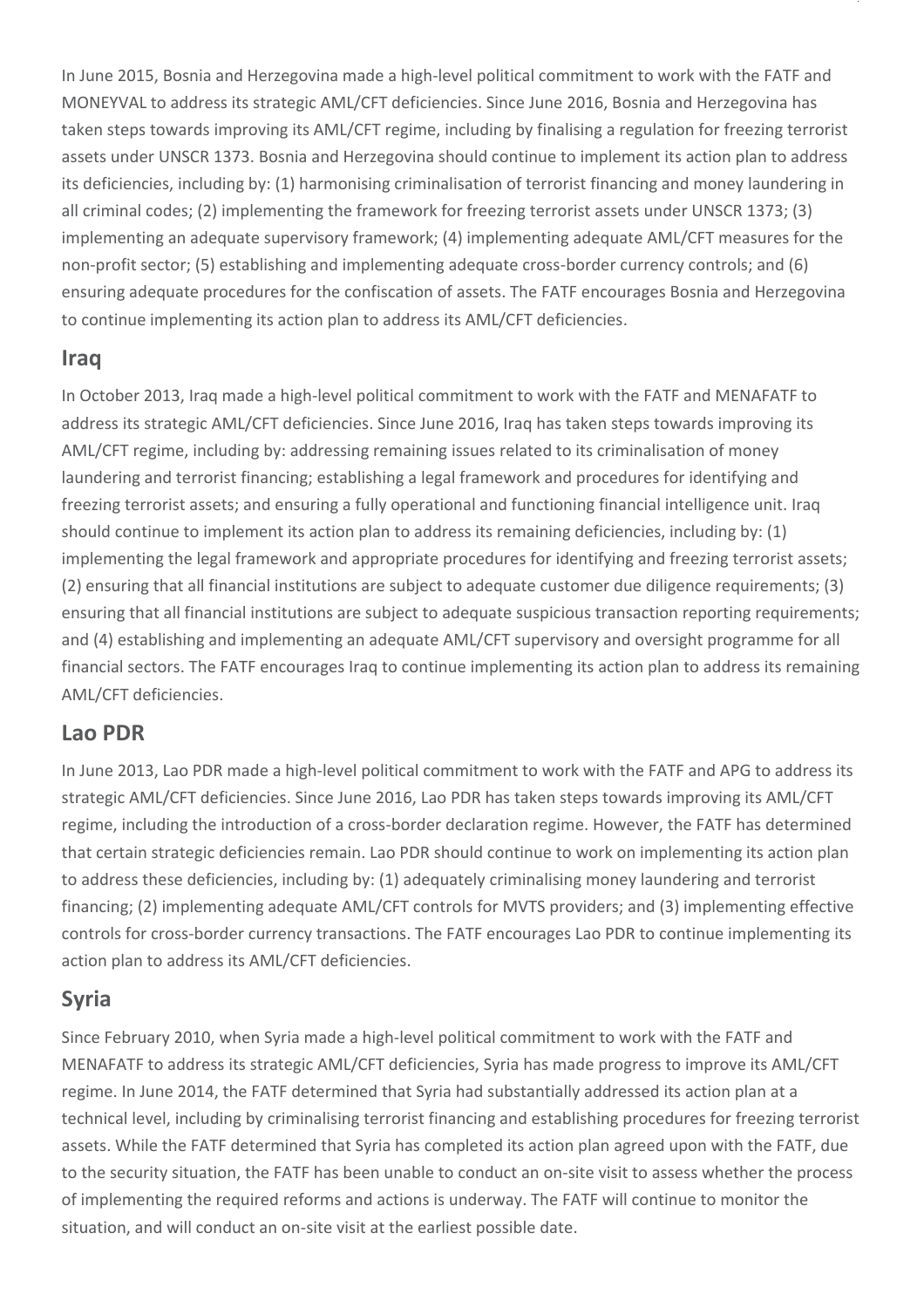## **Uganda**

In February 2014, Uganda made a high-level political commitment to work with the FATF and ESAAMLG to address its strategic AML/CFT deficiencies. Since its original action plan, Uganda was subject to a mutual evaluation, which highlighted additional strategic deficiencies. These deficiencies have been included in the revised action plan, to which a renewed political commitment was provided in June 2016. Since June 2016, Uganda enacted amendments to its regulation implementing UNSCRs 1267 and 1373. Uganda should continue to work on addressing the following deficiencies: (1) adequately criminalise terrorist financing; (2) implement adequate procedures for freezing terrorist assets in accordance with UNSCRs 1267 and 1373, and their successor resolutions; (3) ensure that all financial institutions are subject to adequate record-keeping requirements; (4) and ensure that all financial services and the FIA have the power to supervise and enforce compliance with AML CFT requirements (5) establish a fully operational and effectively functioning financial intelligence unit; (6) introduce and implement an appropriate legal basis to permit the competent authorities to provide a wide range of mutual legal assistance; and (7) ensure that appropriate laws and procedures are in place with regard to international co-operation for the financial intelligence unit and supervisory authorities. The FATF encourages Uganda to continue implementing its action plan to address its AML/CFT deficiencies.

## **Vanuatu**

In February 2016, Vanuatu made a high-level political commitment to work with the FATF and APG to address its strategic AML/CFT deficiencies. Since June 2016, Vanuatu has passed amendments to improve obligations to obtain beneficial ownership information and prohibit bearer shares and bearer share warrants for international companies. Vanuatu should continue to work on implementing its action plan to address its deficiencies, including by: (1) adequately criminalising money laundering and terrorist financing; (2) establishing and implementing adequate procedures for the confiscation of assets related to money laundering; (3) establishing and implementing an adequate legal framework for identifying, tracing and freezing terrorist assets and other UNSCR sanctions; (4) ensuring a fully operational and effectively functioning financial intelligence unit; (5) strengthening preventive measures, including for wire transfers; (6) establishing transparency for the financial sector, and for legal persons and arrangements; (7) implementing an adequate AML/CFT supervisory and oversight programme for all the financial sector and trust and company service providers; and (8) establishing appropriate channels for international cooperation and domestic coordination policies and actions on identified risks and ensuring effective implementation. The FATF encourages Vanuatu to continue implementing its action plan to address its AML/CFT deficiencies.

## **Yemen**

Since February 2010, when Yemen made a high-level political commitment to work with the FATF and MENAFATF to address its strategic AML/CFT deficiencies, Yemen has made progress to improve its AML/CFT regime. In June 2014, the FATF determined that Yemen had substantially addressed its action plan at a technical level, including by adequately criminalising money laundering and terrorist financing; establishing procedures to identify and freeze terrorist assets; improving its customer due diligence and suspicious transaction reporting requirements; issuing guidance; developing the monitoring and supervisory capacity of the financial sector supervisory authorities and the financial intelligence unit; and establishing a fully operational and effectively functioning FIU. While the FATF determined that Yemen has completed its action